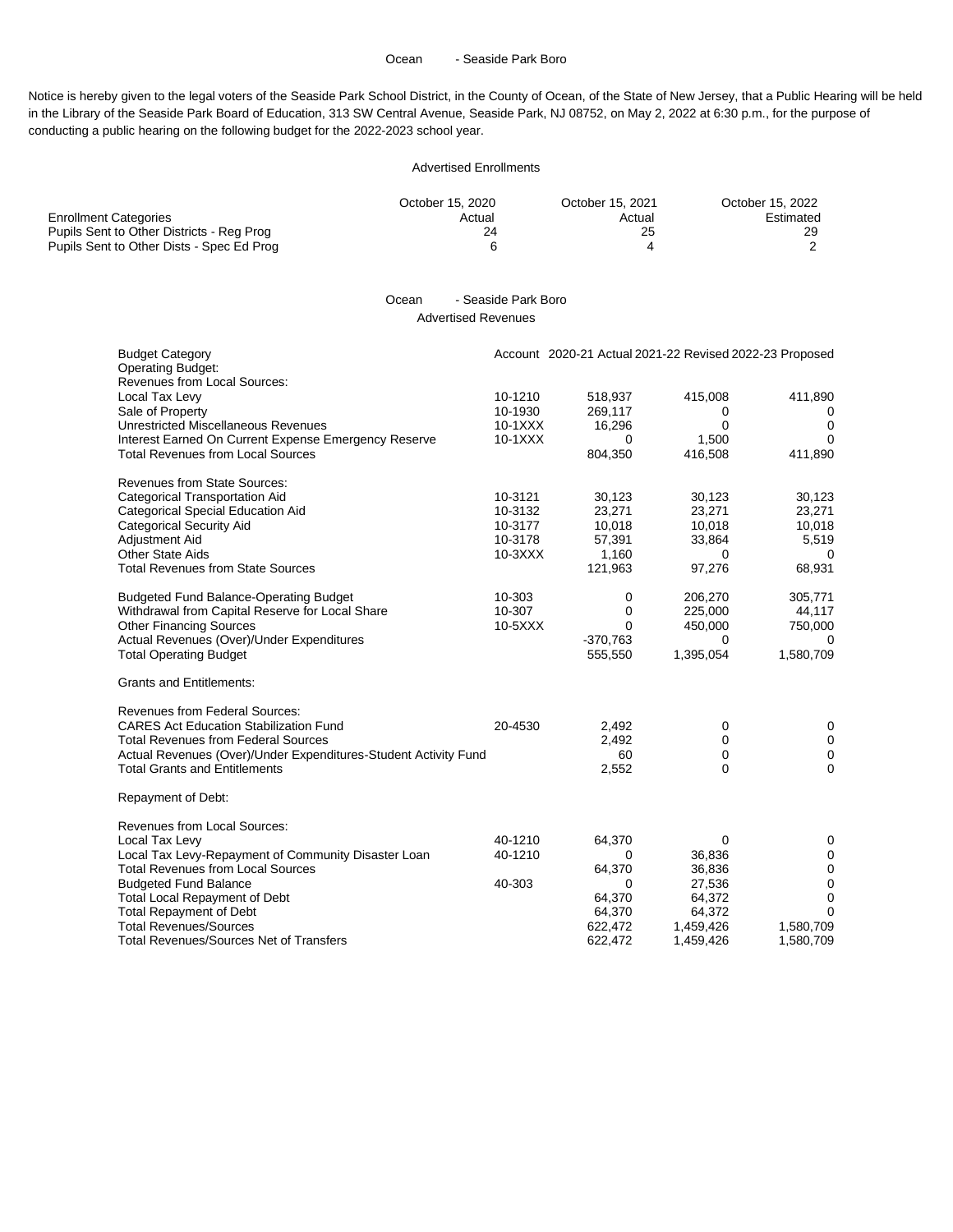# Ocean - Seaside Park Boro Advertised Appropriations

| <b>Budget Category</b>                                                                                            | Account        | 2020-21 Actual 2021-22 Revised 2022-23 Proposed |                  |           |
|-------------------------------------------------------------------------------------------------------------------|----------------|-------------------------------------------------|------------------|-----------|
| <b>General Current Expense:</b><br>Instruction:                                                                   |                |                                                 |                  |           |
| <b>Support Services:</b><br>Undistributed Expenditures-Instruction (Tuition)                                      | 11-000-100-XXX | 334.867                                         | 492,885          | 304,806   |
|                                                                                                                   | 11-000-230-XXX | 63.129                                          |                  |           |
| Undistributed Expenditures-Support Services-General Administration<br>Undistributed Expenditures-Central Services | 11-000-251-XXX | 28,421                                          | 59,818<br>29,847 | 60,860    |
|                                                                                                                   | 11-000-252-XXX | 600                                             |                  | 30,128    |
| Undistributed Expenditures-Administrative InformationTechnology                                                   |                |                                                 | 2,200            | 2,200     |
| Undistributed Expenditures-Operation and Maintenance of Plant Services                                            | 11-000-26X-XXX | 60,399                                          | 74,007           | 73,500    |
| Undistributed Expenditures-Student Transportation Services                                                        | 11-000-270-XXX | 46,903                                          | 45,297           | 45,000    |
| Personal Services-Employee Benefits                                                                               | 11-XXX-XXX-2XX | 3,126                                           | 14,500           | 8,500     |
| <b>Total Undistributed Expenditures</b>                                                                           |                | 537,445                                         | 718,554          | 524,994   |
| Interest Earned on Current Expense Emergency Res                                                                  | 10-607         | $\Omega$                                        | 1,500            | 0         |
| <b>Total General Current Expense</b>                                                                              |                | 537,445                                         | 720,054          | 524,994   |
| Capital Expenditures:                                                                                             |                |                                                 |                  |           |
| Facilities Acquisition and Construction Services                                                                  | 12-000-400-XXX | 18,105                                          | 675,000          | 1,055,715 |
| <b>Total Capital Outlay</b>                                                                                       |                | 18,105                                          | 675,000          | 1,055,715 |
| <b>General Fund Grand Total</b>                                                                                   |                | 555,550                                         | 1,395,054        | 1,580,709 |
| Special Grants and Entitlements:                                                                                  |                |                                                 |                  |           |
| <b>Student Activity Fund</b>                                                                                      | 20-475-XXX-XXX | 60                                              | $\mathbf 0$      | 0         |
| <b>Federal Projects:</b>                                                                                          |                |                                                 |                  |           |
| <b>CARES Act Education Stabilization Fund</b>                                                                     | 20-477-XXX-XXX | 2,492                                           | 0                | 0         |
| <b>Total Federal Projects</b>                                                                                     | 20-XXX-XXX-XXX | 2,492                                           | 0                | 0         |
| <b>Total Special Revenue Funds</b>                                                                                |                | 2,552                                           | $\Omega$         | 0         |
|                                                                                                                   |                |                                                 |                  |           |
| Repayment of Debt:                                                                                                |                |                                                 |                  |           |
| <b>Total Regular Debt Service</b>                                                                                 | 40-701-510-XXX | 64,370                                          | 64,372           | 0         |
| <b>Total Debt Service Funds</b>                                                                                   |                | 64,370                                          | 64,372           | 0         |
| <b>Total Expenditures/Appropriations</b>                                                                          |                | 622,472                                         | 1,459,426        | 1,580,709 |
| <b>Total Expenditures Net of Transfers</b>                                                                        |                | 622,472                                         | 1,459,426        | 1,580,709 |
|                                                                                                                   |                |                                                 |                  |           |

## Ocean - Seaside Park Boro Advertised Recapitulation of Balances

|                                                                     | Audited                                     | Audited | Estimated | Estimated      |
|---------------------------------------------------------------------|---------------------------------------------|---------|-----------|----------------|
|                                                                     | <b>Balance</b>                              | Balance | Balance   | <b>Balance</b> |
| <b>Budget Category</b>                                              | 06-30-2020 06-30-2021 06-30-2022 06-30-2023 |         |           |                |
| Unrestricted:                                                       |                                             |         |           |                |
| (General Operating Budget)                                          | 250,870                                     | 250,000 | 250,000   | 250,000        |
| (Repayment of Debt)                                                 | 27,536                                      | 27,536  | Ω         | 0              |
| Restricted for Specific Purposes:                                   |                                             |         |           |                |
| (General Operating Budget)                                          |                                             |         |           |                |
| --Capital Reserve                                                   | 0                                           | 269,117 | 44,117    |                |
| --Adult Education Programs                                          |                                             |         |           |                |
| --Maintenance Reserve                                               |                                             |         |           |                |
| --Legal Reserve                                                     | 409,525                                     | 512,041 | 305,771   |                |
| --Unemployment Fund                                                 |                                             |         |           |                |
| --Tuition Reserve                                                   |                                             |         |           |                |
| --Current Expense Emergency Reserve                                 | 150,000                                     | 150,000 | 151,500   | 151,500        |
| --Impact Aid Reserve for General Expenses (Sections 8002 and 8003)  |                                             |         |           |                |
| -- Impact Aid Reserve for Capital Expenses (Sections 8007 and 8008) |                                             |         |           |                |
| (Special Revenue Fund)                                              |                                             |         |           |                |
| --Student Activity Fund                                             | 1,650                                       | 1,590   | 1,590     | 1,590          |
| --Scholarship Fund                                                  | O                                           |         | Ω         | 0              |
| (Repayment of Debt)                                                 |                                             |         |           |                |
| --Restricted for Repayment of Debt                                  | 0                                           |         | O         | 0              |

# Ocean - Seaside Park Boro Capital Projects

Description/Activity Number Amount Grant Referendum Referendum Project Dollar Eligible for Request to Exceed Funding Source for Request to Exceed Finish Sandy Repairs 1-22 \$855,715 Y N Playground Updating 2-22 \$200,000 N N